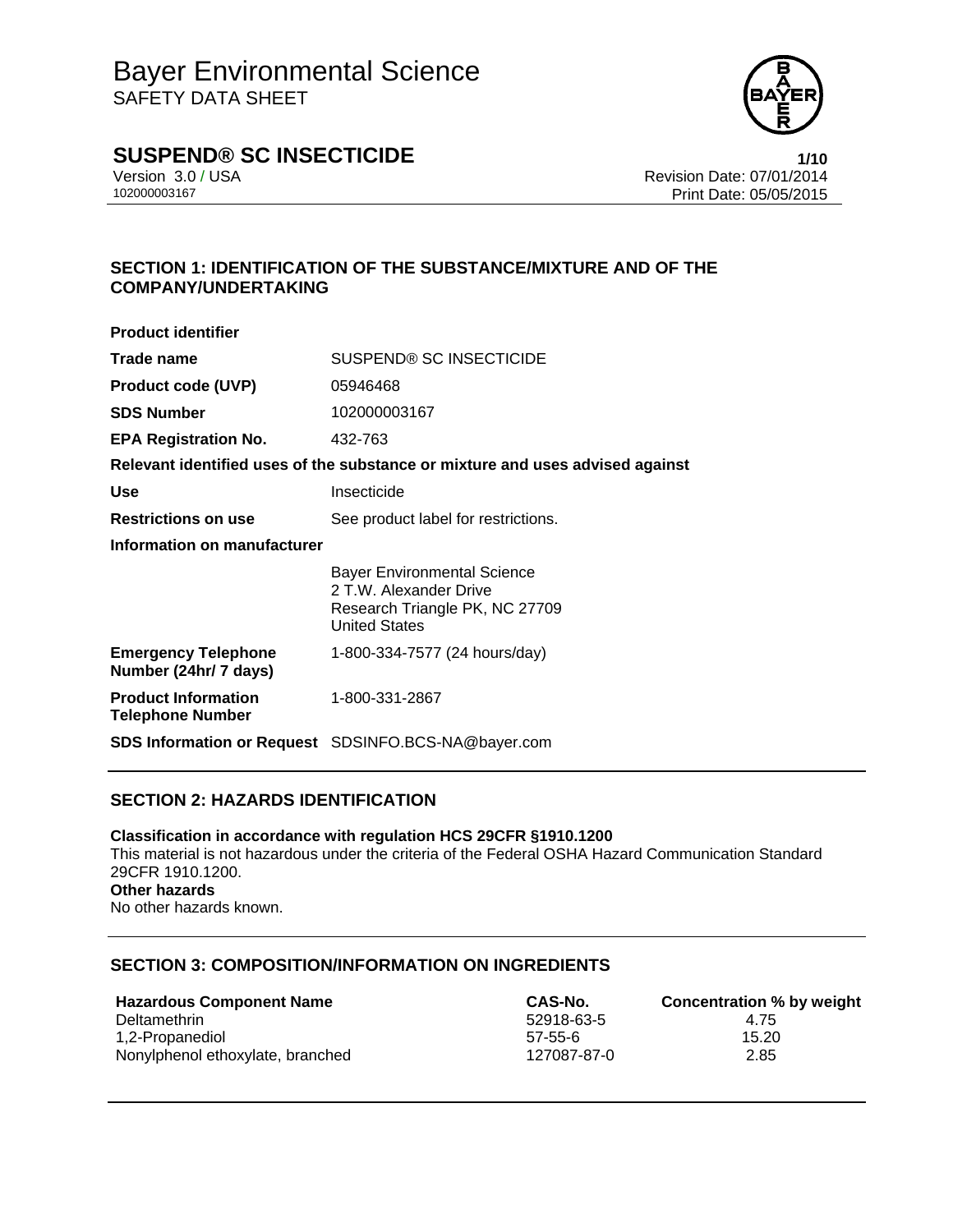

# **SUSPEND® SC INSECTICIDE**<br>Version 3.0 / USA **2/10**<br>Revision Date: 07/01/2014

Version 3.0 / USA **Revision Date: 07/01/2014**<br>10200003167 **Revision Date: 07/01/2014** Print Date: 05/05/2015

# **SECTION 4: FIRST AID MEASURES**

| <b>Description of first aid measures</b>                                   |                                                                                                                                                                                                                                                                                                           |  |
|----------------------------------------------------------------------------|-----------------------------------------------------------------------------------------------------------------------------------------------------------------------------------------------------------------------------------------------------------------------------------------------------------|--|
| <b>General advice</b>                                                      | When possible, have the product container or label with you when<br>calling a poison control center or doctor or going for treatment.                                                                                                                                                                     |  |
| <b>Inhalation</b>                                                          | Move to fresh air. If person is not breathing, call 911 or an ambulance,<br>then give artificial respiration, preferably mouth-to-mouth if possible. Call<br>a physician or poison control center immediately.                                                                                            |  |
| <b>Skin contact</b>                                                        | Take off contaminated clothing and shoes immediately. Wash off<br>immediately with plenty of water for at least 15 minutes. Call a physician<br>or poison control center immediately.                                                                                                                     |  |
| Eye contact                                                                | Hold eye open and rinse slowly and gently with water for 15-20 minutes.<br>Remove contact lenses, if present, after the first 5 minutes, then<br>continue rinsing eye. Call a physician or poison control center<br>immediately.                                                                          |  |
| Ingestion                                                                  | Call a physician or poison control center immediately. Rinse out mouth<br>and give water in small sips to drink. DO NOT induce vomiting unless<br>directed to do so by a physician or poison control center. Never give<br>anything by mouth to an unconscious person. Do not leave victim<br>unattended. |  |
| Most important symptoms and effects, both acute and delayed                |                                                                                                                                                                                                                                                                                                           |  |
| <b>Symptoms</b>                                                            | To date no symptoms are known.                                                                                                                                                                                                                                                                            |  |
| Indication of any immediate medical attention and special treatment needed |                                                                                                                                                                                                                                                                                                           |  |
| <b>Treatment</b>                                                           | Appropriate supportive and symptomatic treatment as indicated by the<br>patient's condition is recommended. There is no specific antidote.                                                                                                                                                                |  |

### **SECTION 5: FIREFIGHTING MEASURES**

| <b>Extinguishing media</b>                                  |                                                                                                                                                                                                                                   |
|-------------------------------------------------------------|-----------------------------------------------------------------------------------------------------------------------------------------------------------------------------------------------------------------------------------|
| <b>Suitable</b>                                             | Carbon dioxide (CO2), Dry chemical, Foam, Water                                                                                                                                                                                   |
| Unsuitable                                                  | None known.                                                                                                                                                                                                                       |
| Special hazards arising<br>from the substance or<br>mixture | Dangerous gases are evolved in the event of a fire.                                                                                                                                                                               |
| <b>Advice for firefighters</b>                              |                                                                                                                                                                                                                                   |
| <b>Special protective</b><br>equipment for fire-fighters    | Firefighters should wear NIOSH approved self-contained breathing<br>apparatus and full protective clothing.                                                                                                                       |
| <b>Further information</b>                                  | Evacuate personnel to safe areas. Keep out of smoke. Fight fire from<br>upwind position. Cool closed containers exposed to fire with water<br>spray. Do not allow run-off from fire fighting to enter drains or water<br>courses. |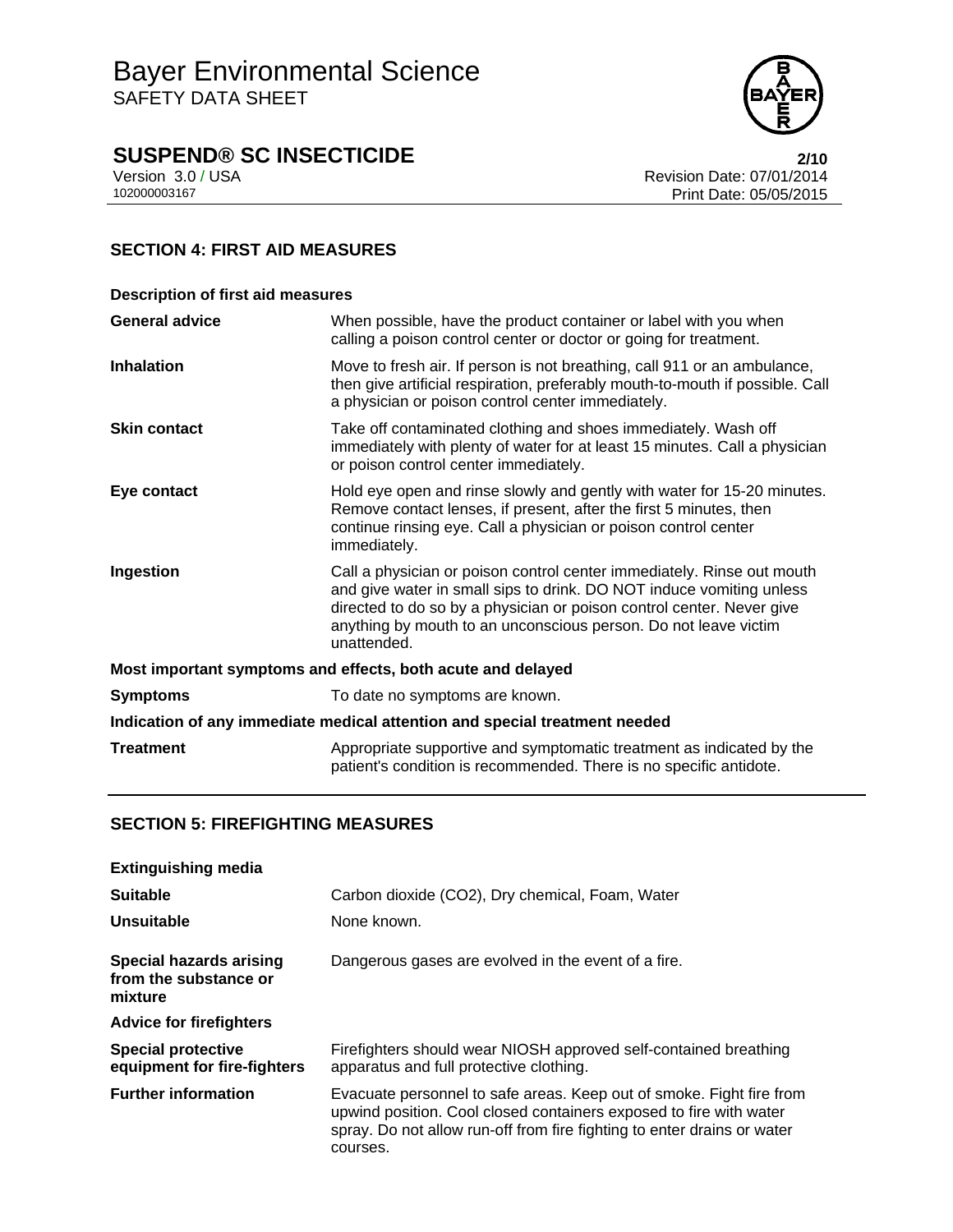

# **SUSPEND® SC INSECTICIDE**<br>Version 3.0 / USA **8/10**<br>Revision Date: 07/01/2014

Version 3.0 / USA **Version 3.0 / USA** Revision Date: 07/01/2014<br>10200003167 **Print Date: 05/05/2015** Print Date: 05/05/2015

| <b>Flash point</b>              | no data available |
|---------------------------------|-------------------|
| <b>Autoignition temperature</b> | no data available |
| Lower explosion limit           | no data available |
| <b>Upper explosion limit</b>    | no data available |
| <b>Explosivity</b>              | not applicable    |

# **SECTION 6: ACCIDENTAL RELEASE MEASURES**

|                                                       | Personal precautions, protective equipment and emergency procedures                                                                                                                                                                                                                                                                                    |  |
|-------------------------------------------------------|--------------------------------------------------------------------------------------------------------------------------------------------------------------------------------------------------------------------------------------------------------------------------------------------------------------------------------------------------------|--|
| <b>Precautions</b>                                    | Isolate hazard area. Keep unauthorized people away. Avoid contact<br>with spilled product or contaminated surfaces.                                                                                                                                                                                                                                    |  |
| Methods and materials for containment and cleaning up |                                                                                                                                                                                                                                                                                                                                                        |  |
| Methods for cleaning up                               | Soak up with inert absorbent material (e.g. sand, silica gel, acid binder,<br>universal binder, sawdust). Collect and transfer the product into a<br>properly labelled and tightly closed container. Decontaminate tools and<br>equipment following cleanup. Clean contaminated floors and objects<br>thoroughly, observing environmental regulations. |  |
| <b>Additional advice</b>                              | Use personal protective equipment. Do not allow to enter soil,<br>waterways or waste water canal.                                                                                                                                                                                                                                                      |  |
| <b>Reference to other sections</b>                    | Information regarding safe handling, see section 7.<br>Information regarding personal protective equipment, see section 8.<br>Information regarding waste disposal, see section 13.                                                                                                                                                                    |  |

### **SECTION 7: HANDLING AND STORAGE**

| <b>Precautions for safe handling</b>                      |                                                                                                                                                                                                                                                                                                                                                                                                                                                                                                                             |  |
|-----------------------------------------------------------|-----------------------------------------------------------------------------------------------------------------------------------------------------------------------------------------------------------------------------------------------------------------------------------------------------------------------------------------------------------------------------------------------------------------------------------------------------------------------------------------------------------------------------|--|
| Advice on safe handling                                   | Avoid contact with skin, eyes and clothing. Handle and open container<br>in a manner as to prevent spillage. Maintain exposure levels below the<br>exposure limit through the use of general and local exhaust ventilation.                                                                                                                                                                                                                                                                                                 |  |
| <b>Advice on protection</b><br>against fire and explosion | Keep away from heat and sources of ignition.                                                                                                                                                                                                                                                                                                                                                                                                                                                                                |  |
| Hygiene measures                                          | Smoking, eating and drinking should be prohibited in the application<br>area. Wash hands thoroughly with soap and water after handling and<br>before eating, drinking, chewing gum, using tobacco, using the toilet or<br>applying cosmetics.<br>Remove Personal Protective Equipment (PPE) immediately after<br>handling this product. Before removing gloves clean them with soap and<br>water. Remove soiled clothing immediately and clean thoroughly before<br>using again. Wash thoroughly and put on clean clothing. |  |

**Conditions for safe storage, including any incompatibilities**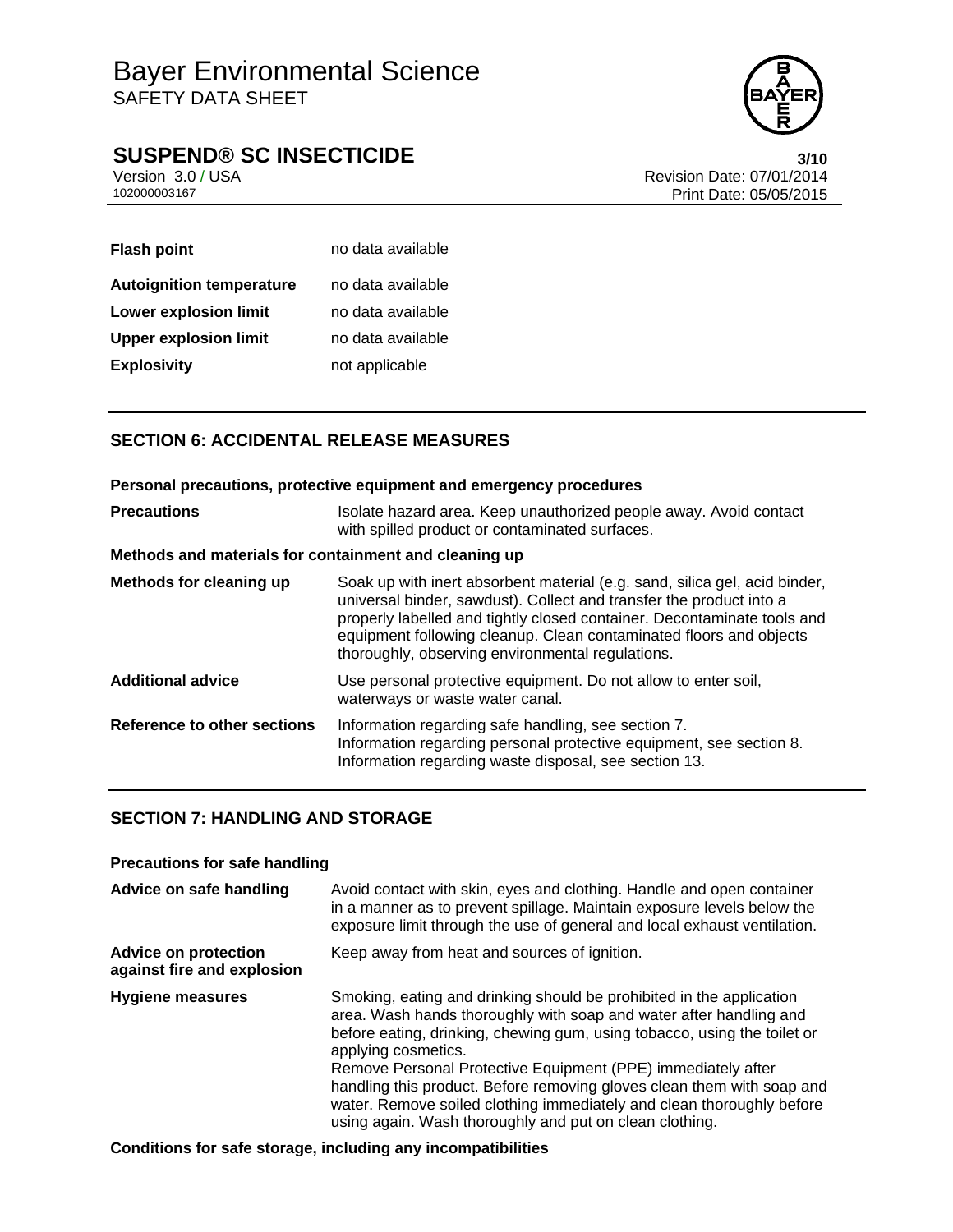

# **SUSPEND® SC INSECTICIDE 4/10**

Version 3.0 / USA **Version 3.0 / USA** Revision Date: 07/01/2014<br>10200003167 Print Date: 05/05/2015 Print Date: 05/05/2015

**Requirements for storage areas and containers**

Store in original container. Store in a cool, dry place and in such a manner as to prevent cross contamination with other crop protection products, fertilizers, food, and feed. Protect from freezing.

# **SECTION 8: EXPOSURE CONTROLS/PERSONAL PROTECTION**

#### **Control parameters**

| <b>Components</b>                   | CAS-No.       | <b>Control parameters</b>                                 | <b>Update</b> | <b>Basis</b>   |
|-------------------------------------|---------------|-----------------------------------------------------------|---------------|----------------|
| Deltamethrin                        | 52918-63-5    | $0.02$ mg/m $3$<br>(TWA)                                  |               | OES BCS*       |
| Silicon dioxide                     | 7631-86-9     | $6$ mg/m $3$<br>(REL)                                     | 2010          | <b>NIOSH</b>   |
| Silicon dioxide<br>(Particulate.)   | 7631-86-9     | $27$ ug/m $3$<br>(ST ESL)                                 | 02 2013       | <b>TX ESL</b>  |
| Silicon dioxide<br>(Particulate.)   | 7631-86-9     | $2$ ug/m $3$<br>(AN ESL)                                  | 02 2013       | <b>TX ESL</b>  |
| Silicon dioxide                     | 7631-86-9     | 0.8 mg/m3<br>(TWA)                                        | 2000          | Z <sub>3</sub> |
| Silicon dioxide                     | 7631-86-9     | 20millions of particles per<br>cubic foot of air<br>(TWA) | 2000          | Z <sub>3</sub> |
| 1,2-Propanediol<br>(Vapor.)         | $57 - 55 - 6$ | 1000ug/m3<br>(ST ESL)                                     | 02 2013       | <b>TX ESL</b>  |
| 1,2-Propanediol<br>(Vapor.)         | $57 - 55 - 6$ | 50ppb<br>(AN ESL)                                         | 02 2013       | <b>TX ESL</b>  |
| 1,2-Propanediol<br>(Vapor.)         | $57 - 55 - 6$ | 500ppb<br>(ST ESL)                                        | 02 2013       | <b>TX ESL</b>  |
| 1,2-Propanediol<br>(Vapor.)         | $57 - 55 - 6$ | 100ug/m3<br>(AN ESL)                                      | 02 2013       | <b>TX ESL</b>  |
| 1,2-Propanediol<br>(Aerosol.)       | $57 - 55 - 6$ | 10 mg/m3<br>(TWA)                                         | 2010          | <b>WEEL</b>    |
| Nonylphenol ethoxylate,<br>branched | 127087-87-0   | 600ug/m3<br>(ST ESL)                                      | 10 2003       | <b>TX ESL</b>  |
| Nonylphenol ethoxylate,<br>branched | 127087-87-0   | 60ug/m3<br>(AN ESL)                                       | 10 2003       | <b>TX ESL</b>  |

\*OES BCS: Internal Bayer CropScience "Occupational Exposure Standard"

### **Exposure controls**

#### **Personal protective equipment**

In normal use and handling conditions please refer to the label and/or leaflet. In all other cases the following recommendations would apply.

**Respiratory protection** When respirators are required, select NIOSH approved equipment based on actual or potential airborne concentrations and in accordance with the appropriate regulatory standards and/or industry recommendations.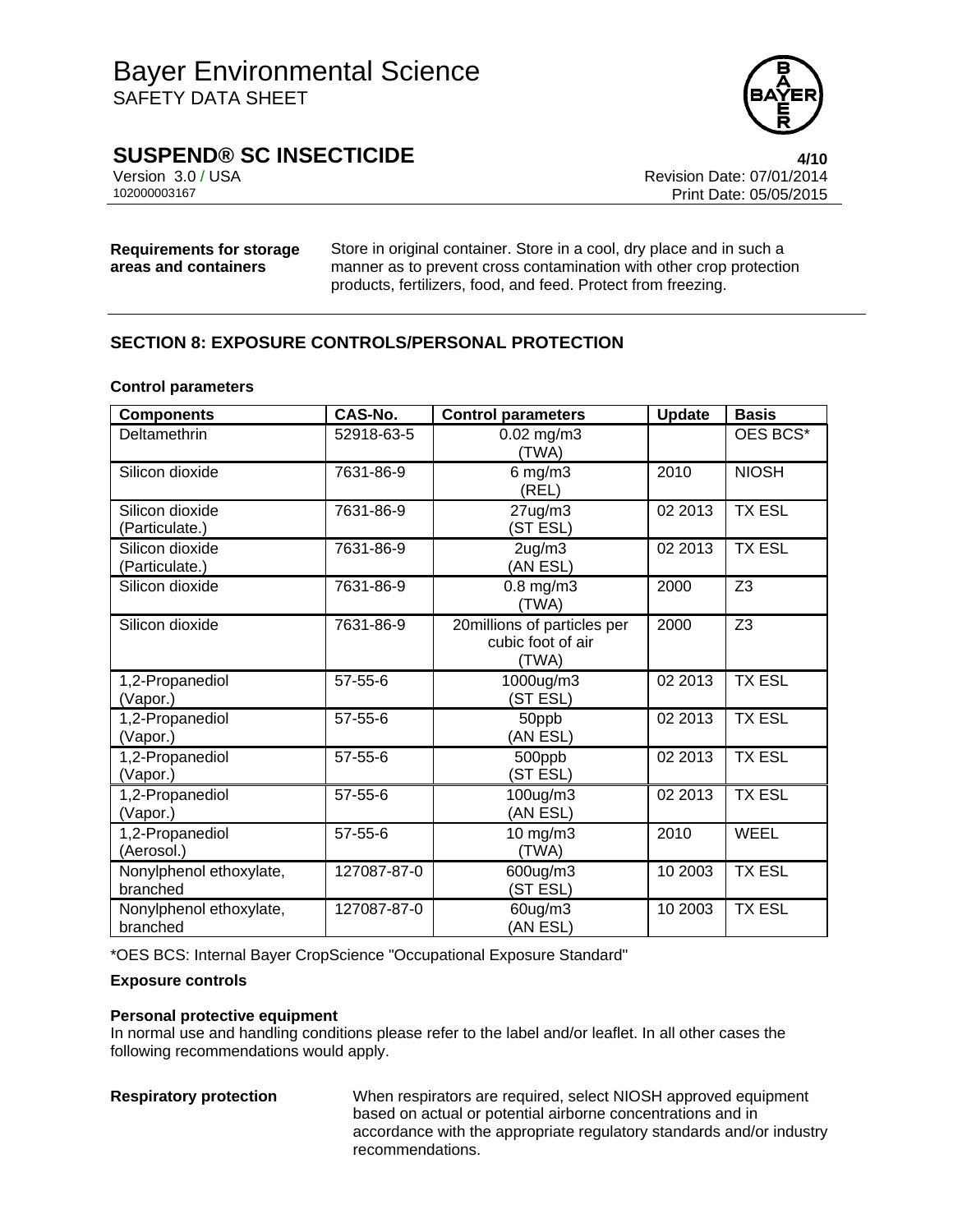# **SUSPEND® SC INSECTICIDE**<br>Version 3.0 / USA **5/10**<br>Revision Date: 07/01/2014



Version 3.0 / USA Revision Date: 07/01/2014<br>10200003167<br>Print Date: 05/05/2015 Print Date: 05/05/2015

| <b>Hand protection</b>             | Chemical-resistant gloves made of waterproof material such as<br>neoprene, butyl rubber, barrier laminate or nitrile rubber.                                                                                                                                                                                                                       |
|------------------------------------|----------------------------------------------------------------------------------------------------------------------------------------------------------------------------------------------------------------------------------------------------------------------------------------------------------------------------------------------------|
| Eye protection                     | Tightly fitting safety goggles                                                                                                                                                                                                                                                                                                                     |
| Skin and body protection           | Wear long-sleeved shirt and long pants and shoes plus socks.                                                                                                                                                                                                                                                                                       |
| <b>General protective measures</b> | Eye wash facility and safety shower should be available.<br>Follow manufacturer's instructions for cleaning/maintaining PPE. If<br>no such instructions for washables, use detergent and warm/tepid<br>water.<br>Keep and wash PPE separately from other laundry.<br>Follow all label instructions.<br>Train employees in safe use of the product. |

# **SECTION 9. PHYSICAL AND CHEMICAL PROPERTIES**

| Appearance                                              | white                                  |
|---------------------------------------------------------|----------------------------------------|
| <b>Physical State</b>                                   | liquid suspension                      |
| Odor                                                    | none                                   |
| <b>Odour Threshold</b>                                  | no data available                      |
| рH                                                      | $\leq$ 7.0 at 100 %                    |
| <b>Vapor Pressure</b>                                   | no data available                      |
| Vapor Density (Air = 1)                                 | no data available                      |
| <b>Density</b>                                          | ca. 1.05 g/cm <sup>3</sup> at 20 °C    |
| <b>Evapouration rate</b>                                | no data available                      |
| <b>Boiling Point</b><br><b>Melting / Freezing Point</b> | no data available<br>no data available |
| <b>Water solubility</b>                                 | immiscible                             |
| <b>Minimum Ignition Energy</b>                          | not applicable                         |
| <b>Decomposition</b><br>temperature                     | no data available                      |
| <b>Partition coefficient: n-</b><br>octanol/water       | no data available                      |
| <b>Viscosity</b>                                        | 1,300 - 1,800 cps                      |
| <b>Flash point</b>                                      | no data available                      |
| <b>Autoignition temperature</b>                         | no data available                      |
| <b>Lower explosion limit</b>                            | no data available                      |
| <b>Upper explosion limit</b>                            | no data available                      |
| <b>Explosivity</b>                                      | not applicable                         |
|                                                         |                                        |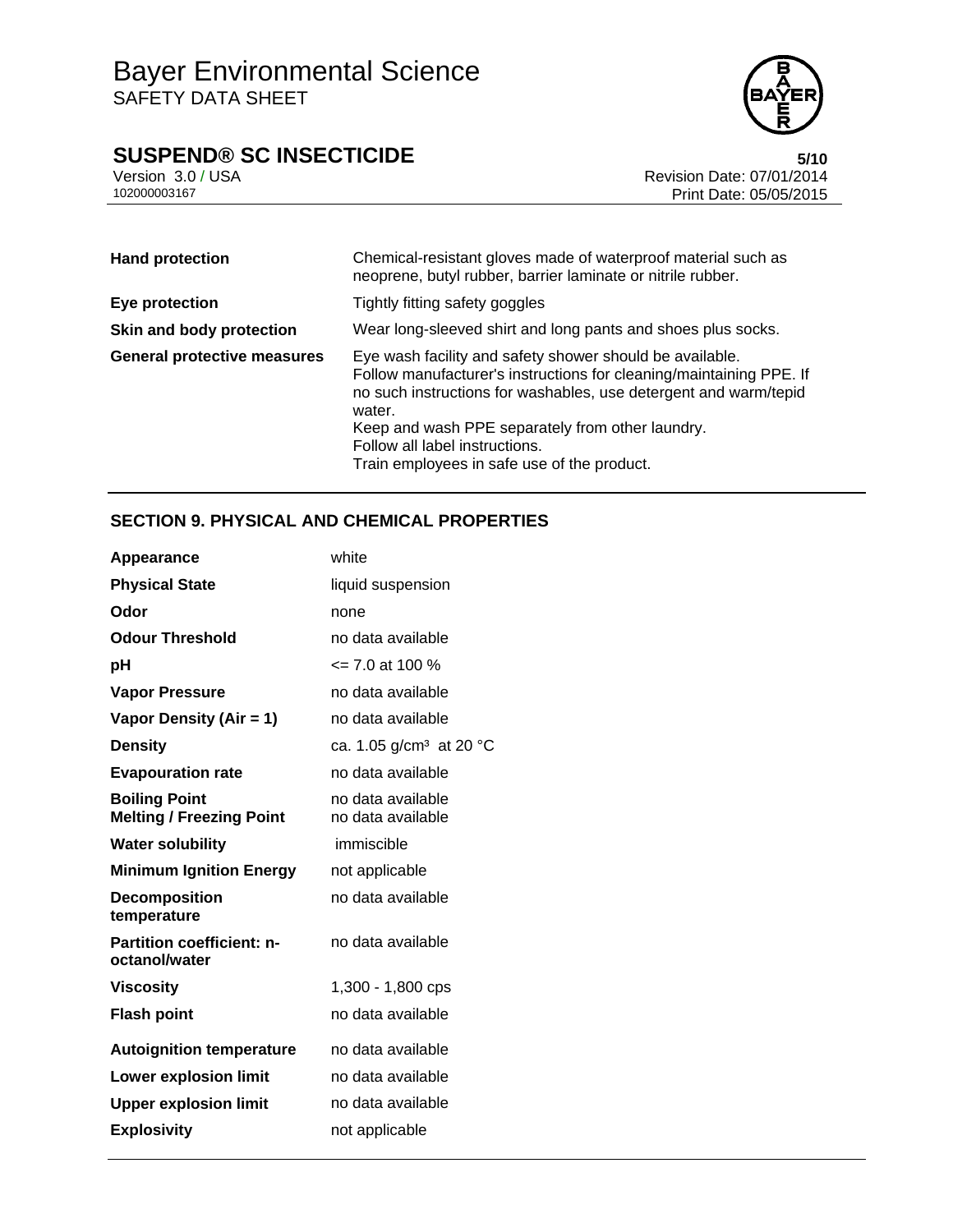

# **SUSPEND® SC INSECTICIDE**<br>Version 3.0 / USA **6/10**<br>Revision Date: 07/01/2014

Version 3.0 / USA **Version 3.0 / USA** Revision Date: 07/01/2014<br>10200003167 **Print Date: 05/05/2015** Print Date: 05/05/2015

## **SECTION 10: STABILITY AND REACTIVITY**

| <b>Reactivity</b>                            |                                                                                         |
|----------------------------------------------|-----------------------------------------------------------------------------------------|
| <b>Thermal decomposition</b>                 | no data available                                                                       |
| <b>Chemical stability</b>                    | Stable under recommended storage conditions.                                            |
| <b>Possibility of hazardous</b><br>reactions | No hazardous reactions when stored and handled according to<br>prescribed instructions. |
| <b>Conditions to avoid</b>                   | freezing                                                                                |
| Incompatible materials                       | Strong oxidizing agents, Strong reducing agents                                         |
| <b>Hazardous decomposition</b><br>products   | No decomposition products expected under normal conditions of use.                      |

### **SECTION 11: TOXICOLOGICAL INFORMATION**

| <b>Exposure routes</b>               | Inhalation, Skin contact, Eye contact, Ingestion                                                                                                |  |
|--------------------------------------|-------------------------------------------------------------------------------------------------------------------------------------------------|--|
| <b>Immediate Effects</b>             |                                                                                                                                                 |  |
| <b>Skin</b>                          | Contact with product may result in transient tingling and reddening of<br>the skin.                                                             |  |
| <b>Inhalation</b>                    | Harmful if inhaled.                                                                                                                             |  |
| Information on toxicological effects |                                                                                                                                                 |  |
| <b>Acute oral toxicity</b>           | LD50 (rat) > 15,000 mg/kg                                                                                                                       |  |
| <b>Acute inhalation toxicity</b>     | $LC50$ (rat) $> 1.02$ mg/l<br>Exposure time: 4 h<br>Determined in the form of liquid aerosol.<br>Highest attainable concentration.<br>No deaths |  |
|                                      | $LC50$ (rat) > 4.08 mg/l<br>Exposure time: 1 h<br>Determined in the form of liquid aerosol.<br>Extrapolated from the 4 hr LC50.                 |  |
| <b>Acute dermal toxicity</b>         | LD50 (rabbit) $> 10,000$ mg/kg                                                                                                                  |  |
| <b>Skin irritation</b>               | Slight irritation (rabbit)                                                                                                                      |  |
| <b>Eye irritation</b>                | Minimally irritating. (rabbit)                                                                                                                  |  |
| <b>Sensitisation</b>                 | Non-sensitizing. (guinea pig)                                                                                                                   |  |
| Assessment repeated dose toxicity    |                                                                                                                                                 |  |

Deltamethrin caused neurobehavioral effects and/or neuropathological changes in animal studies. The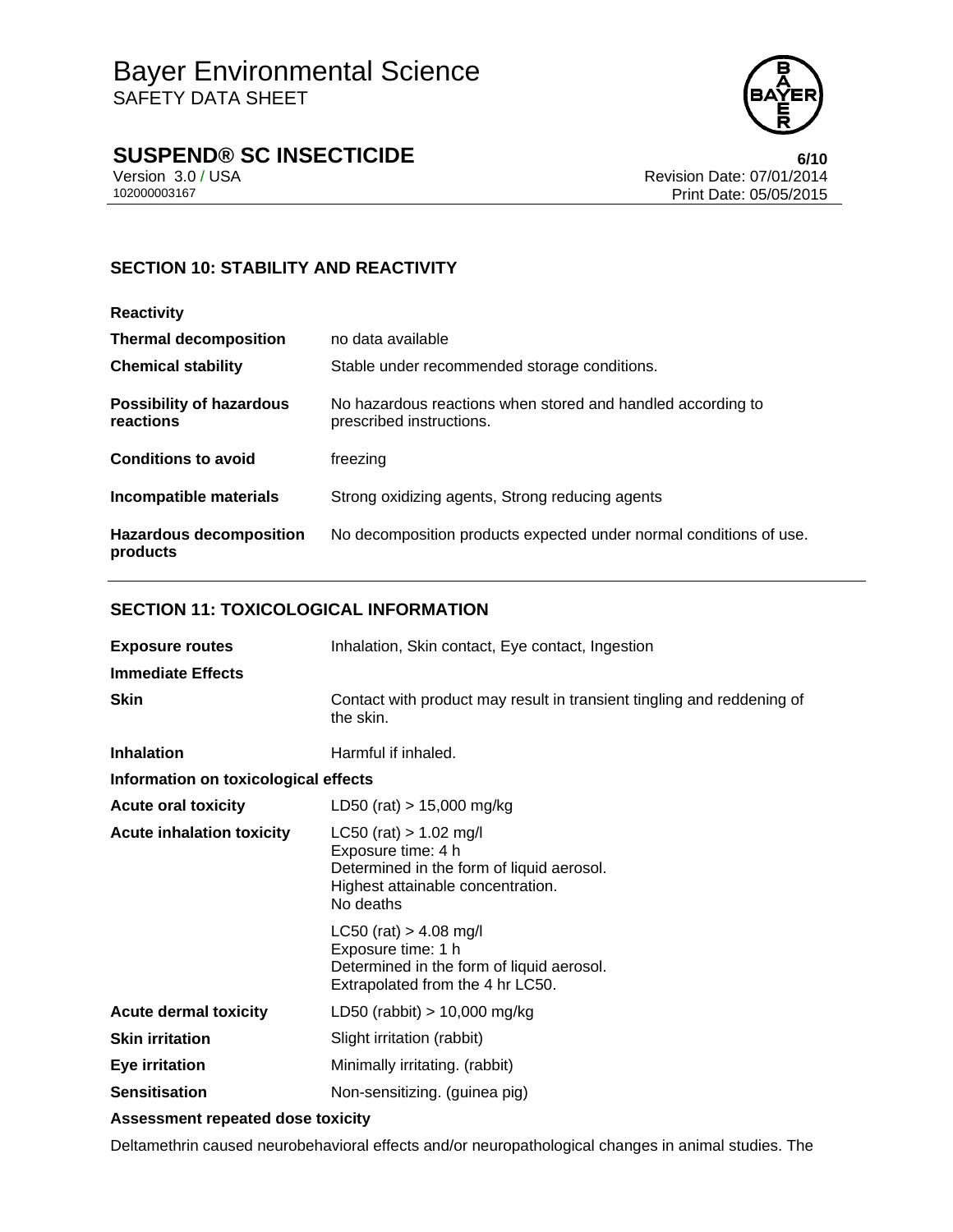

# **SUSPEND® SC INSECTICIDE 7/10**

Version 3.0 / USA Revision Date: 07/01/2014<br>102000003167<br>Print Date: 05/05/2015 Print Date: 05/05/2015

toxic effects of Deltamethrin are related to transient hyperactivity typical for pyrethroid neurotoxicity.

### **Assessment Mutagenicity**

Deltamethrin was not mutagenic or genotoxic in a battery of in vitro and in vivo tests.

### **Assessment Carcinogenicity**

Deltamethrin was not carcinogenic in lifetime feeding studies in rats and mice.

| <b>ACGIH</b> |
|--------------|
| None.        |
| NTP          |
| None.        |
| <b>IARC</b>  |
| Deltamethrin |
| <b>OSHA</b>  |
|              |

None.

### **Assessment toxicity to reproduction**

Deltamethrin did not cause reproductive toxicity in a two-generation study in rats.

#### **Assessment developmental toxicity**

Deltamethrin caused developmental toxicity only at dose levels toxic to the dams. The developmental effects seen with Deltamethrin are related to maternal toxicity.

52918-63-5 Overall evaluation: 3

#### **Further information**

Acute toxicity studies have been bridged from a similar formulation(s). The non-acute information pertains to the active ingredient(s).

### **SECTION 12: ECOLOGICAL INFORMATION**

| <b>Toxicity to fish</b>                     | LC50 (Oncorhynchus mykiss (rainbow trout)) 0.00026 mg/l<br>Exposure time: 96 h    |  |  |
|---------------------------------------------|-----------------------------------------------------------------------------------|--|--|
|                                             | LC50 (Lepomis macrochirus (Bluegill sunfish)) 0.00017 mg/l<br>Exposure time: 96 h |  |  |
| <b>Toxicity to aquatic</b><br>invertebrates | LC50 (Eastern Oyster) 0.0082 mg/l<br>Exposure time: 96 h                          |  |  |
|                                             | LC50 (Mysidopsis bahia (mysid shrimp)) 0.000001 mg/l<br>Exposure time: 96 h       |  |  |
| <b>Biodegradability</b>                     | Deltamethrin: ; not rapidly biodegradable                                         |  |  |
| Koc                                         | Deltamethrin: Koc: 10240000                                                       |  |  |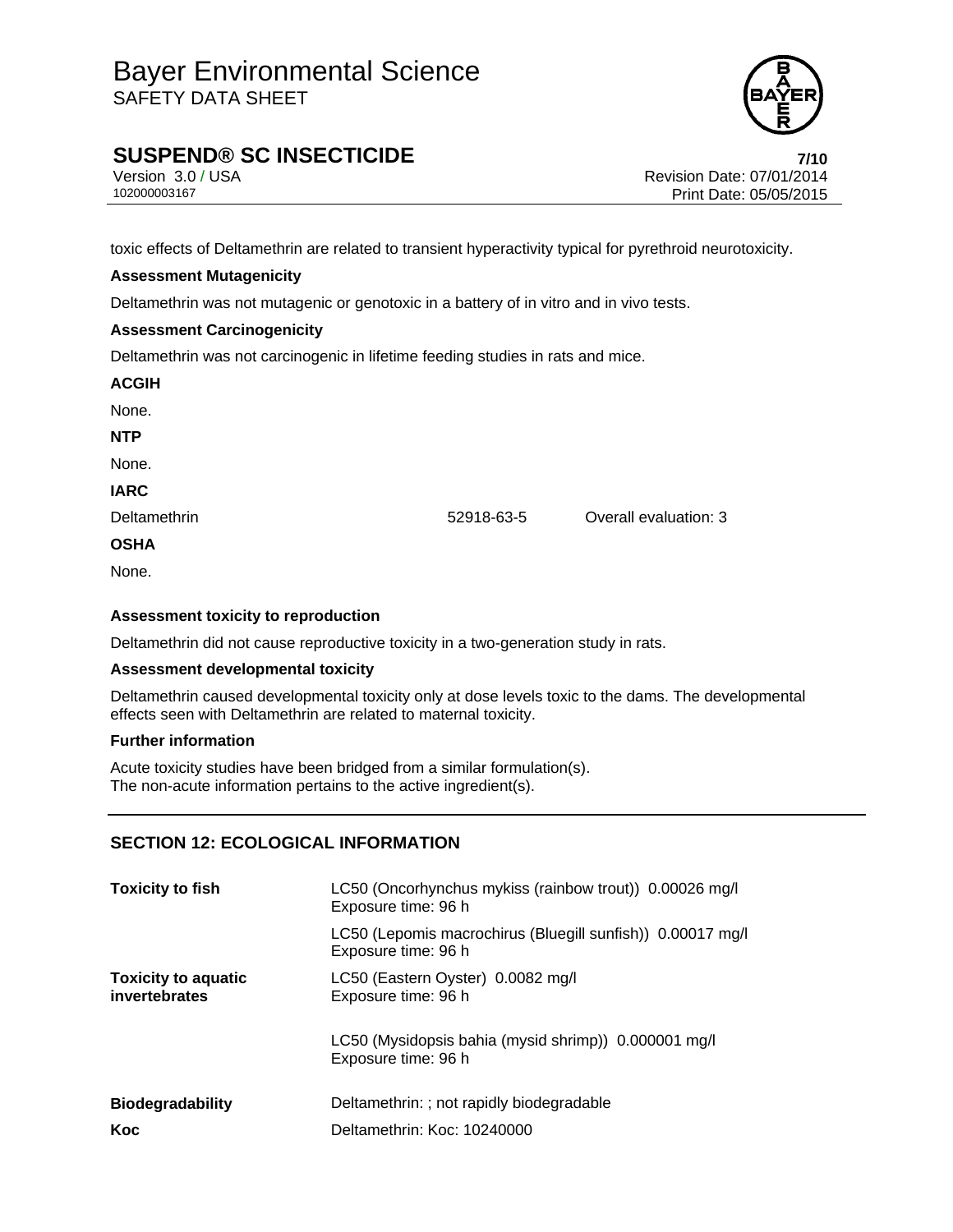# **SUSPEND® SC INSECTICIDE**<br>Version 3.0 / USA **8/10**<br>Revision Date: 07/01/2014

Version 3.0 / USA Revision Date: 07/01/2014<br>10200003167 Print Date: 05/05/2015 Print Date: 05/05/2015

| <b>Bioaccumulation</b>           | Lepomis macrochirus (Bluegill sunfish)                                                                                                                                                                                                                                                                                                                                                                                                    |  |  |
|----------------------------------|-------------------------------------------------------------------------------------------------------------------------------------------------------------------------------------------------------------------------------------------------------------------------------------------------------------------------------------------------------------------------------------------------------------------------------------------|--|--|
|                                  | Bioconcentration factor (BCF): 189 - 3,930                                                                                                                                                                                                                                                                                                                                                                                                |  |  |
| <b>Bioaccumulation</b>           | Deltamethrin: Bioconcentration factor (BCF) 1,400; Does not<br>bioaccumulate.                                                                                                                                                                                                                                                                                                                                                             |  |  |
| <b>Mobility in soil</b>          | Deltamethrin: Immobile in soil                                                                                                                                                                                                                                                                                                                                                                                                            |  |  |
| <b>Environmental precautions</b> | Do not apply directly to water, to areas where surface water is present<br>or to intertidal areas below the mean high water mark.<br>Do not contaminate surface or ground water by cleaning equipment or<br>disposal of wastes, including equipment wash water.<br>Do not apply this product or allow it to drift to blooming crops or weeds if<br>bees are visiting the treatment area.<br>Apply this product as specified on the label. |  |  |

## **SECTION 13: DISPOSAL CONSIDERATIONS**

### **Waste treatment methods**

| <b>Product</b>                | Pesticide, spray mixture or rinse water that cannot be used according to<br>label instructions may be disposed of on site or at an approved waste<br>disposal facility.<br>If these wastes cannot be disposed of by use according to label<br>instructions, contact your State Pesticide or Environmental Control<br>Agency, or the Hazardous Waste representative at the nearest EPA<br>Regional Office for guidance. |
|-------------------------------|------------------------------------------------------------------------------------------------------------------------------------------------------------------------------------------------------------------------------------------------------------------------------------------------------------------------------------------------------------------------------------------------------------------------|
| <b>Contaminated packaging</b> | Triple rinse containers.<br>Add washings to sprayer at time of filling.<br>Puncture container to avoid re-use.<br>Dispose of empty container in a sanitary landfill or by incineration, or, if<br>allowed by State/Provincial and local authorities, by burning.<br>If burned, stay out of smoke.<br>Follow advice on product label and/or leaflet.                                                                    |
| <b>RCRA</b> Information       | Characterization and proper disposal of this material as a special or<br>hazardous waste is dependent upon Federal, State and local laws and<br>are the user's responsibility. RCRA classification may apply.                                                                                                                                                                                                          |

### **SECTION 14: TRANSPORT INFORMATION**

| 49CFR                                                                    | Not dangerous goods / not hazardous material |  |
|--------------------------------------------------------------------------|----------------------------------------------|--|
| <b>IMDG</b><br>UN number<br>Class<br>Packaging group<br>Marine pollutant | 3082<br>9<br>Ш<br>YES                        |  |

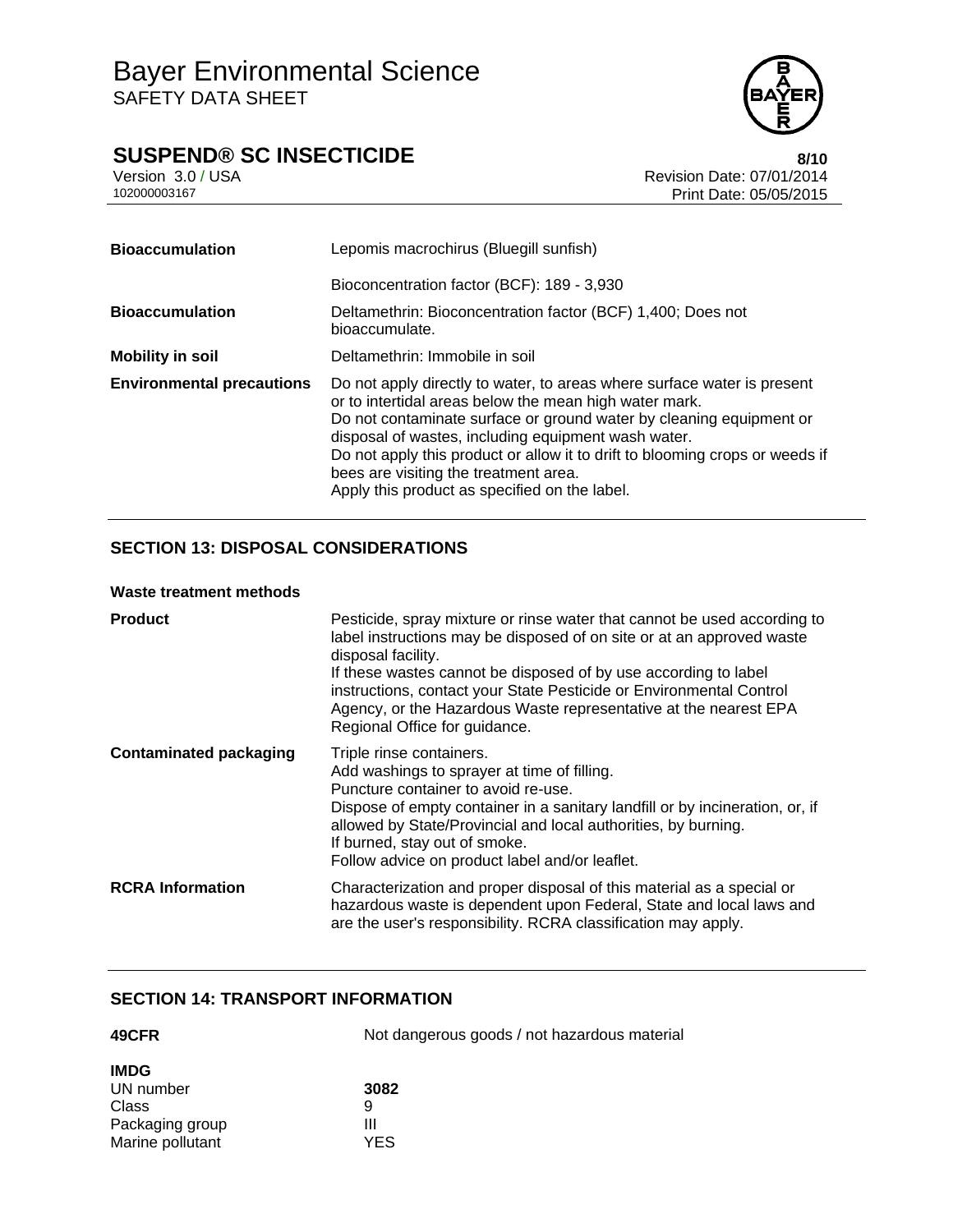

# **SUSPEND® SC INSECTICIDE 9/10**

**IATA** 

Version 3.0 / USA **Version 3.0 / USA** Revision Date: 07/01/2014<br>10200003167 Print Date: 05/05/2015 Print Date: 05/05/2015

Proper shipping name ENVIRONMENTALLY HAZARDOUS SUBSTANCE, LIQUID, N.O.S. (DELTAMETHRIN SOLUTION)

| IAIA                     |                                                        |
|--------------------------|--------------------------------------------------------|
| UN number                | 3082                                                   |
| Class                    | 9                                                      |
| Packaging group          | Ш                                                      |
| Environm. Hazardous Mark | YES                                                    |
| Proper shipping name     | ENVIRONMENTALLY HAZARDOUS SUBSTANCE, LIQUID,<br>N.O.S. |
|                          | (DELTAMETHRIN SOLUTION)                                |

This transportation information is not intended to convey all specific regulatory information relating to this product. It does not address regulatory variations due to package size or special transportation requirements.

Freight Classification: INSECTICIDES OR FUNGICIDES, N.O.I., OTHER THAN POISON

### **SECTION 15: REGULATORY INFORMATION**

**EPA Registration No.** 432-763 **US Federal Regulations TSCA list** 1,2-Propanediol 57-55-6 Nonylphenol ethoxylate, branched 127087-87-0 **US. Toxic Substances Control Act (TSCA) Section 12(b) Export Notification (40 CFR 707, Subpt D)** None. **SARA Title III - Section 302 - Notification and Information** None. **SARA Title III - Section 313 - Toxic Chemical Release Reporting** None. **US States Regulatory Reporting CA Prop65** This product does not contain any substances known to the State of California to cause cancer. This product does not contain any substances known to the State of California to cause reproductive harm.

| US State Right-To-Know Ingredients<br>1,2-Propanediol                                                      | $57 - 55 - 6$ | ΜN |
|------------------------------------------------------------------------------------------------------------|---------------|----|
| <b>Canadian Regulations</b><br><b>Canadian Domestic Substance List</b><br>Nonylphenol ethoxylate, branched | 127087-87-0   |    |
| Environmental<br><b>CERCLA</b>                                                                             |               |    |